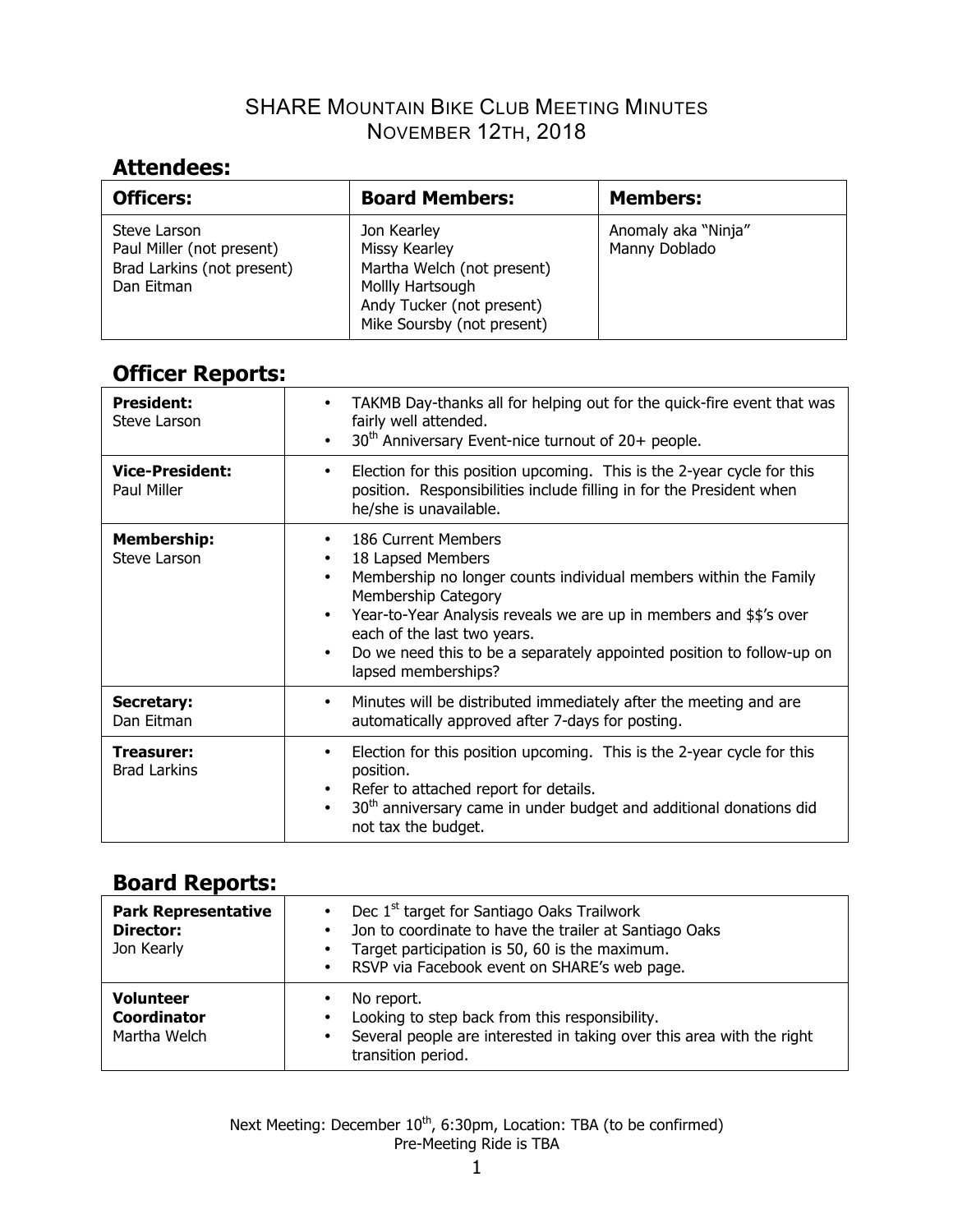### **SHARE MOUNTAIN BIKE CLUB MEETING MINUTES** NOVEMBER 12TH, 2018

| <b>Event/Activities</b><br>Coordinator:<br>Mollly Hartsough | Nothing to report.<br>$\bullet$ |
|-------------------------------------------------------------|---------------------------------|
| <b>Communications</b><br>Director:<br>Andy Tucker           | Nothing to report.<br>$\bullet$ |
| Sponsorship<br><b>Coordinator:</b><br>Mike Soursby          | Nothing to report.<br>$\bullet$ |

# **Park/Area Reports:**

| <b>Crystal Cove</b>       | No update on potential Bike Bell Program<br>$\bullet$                                                                                                                |
|---------------------------|----------------------------------------------------------------------------------------------------------------------------------------------------------------------|
| <b>LCWP</b>               | Proposed Shimano TrailWork Event in Development<br>٠                                                                                                                 |
| <b>Aliso/Wood Canyons</b> | Proposed Shimano TrailWork Event in Development<br>٠                                                                                                                 |
| <b>Whiting Ranch</b>      | Heavy equipment continues trailwork on Sage Scrub and Sleepy<br>٠<br><b>Hollow</b><br>Clear signage comparable to Aliso stating "No E-Bikes" is coming.<br>$\bullet$ |
| <b>Santiago Oaks</b>      | Trailwork on December 1st.<br>$\bullet$                                                                                                                              |
| <b>Peters Canyon</b>      | Nothing to report.<br>٠                                                                                                                                              |
| O'Neill                   | Bike Bell program continues to be well received by Park Rangers, who<br>٠<br>are eager to spread the word about its success (CCSP).                                  |
| <b>IOSP/IRC</b>           | Nothing to report.<br>٠                                                                                                                                              |
| <b>Caspers</b>            | Nothing to report.<br>٠                                                                                                                                              |
| <b>Chino Hills</b>        | Nothing to report.<br>٠                                                                                                                                              |
| <b>San Onofre</b>         | Nothing to report.<br>$\bullet$                                                                                                                                      |
| <b>Other Areas</b>        | Joplin trailwork in the past few weeks.<br>٠                                                                                                                         |

## **Old Business:**

- 1) Bike Bell Program Status:
	- a. **ACTION ITEM:** Acquire 60:40 ratio of passive to active for maximum of \$3k. Board approved.
	- b. **UPDATE:** 1,512 Bear Bells and 500 Ringer Bells received by Mike Soursby for +/- \$2,700.
- 2) October  $27^{\text{th}}$ : 30<sup>th</sup> Anniversary Ride Recap
- 3) T-Shirt:
	- a. **ACTION ITEM:** Forward Invoice to Treasurer for resolution.
- 4) Mark Reynolds Event Recap
- 5) Take a Kid Mountain Biking Day Recap

Next Meeting: December 10<sup>th</sup>, 6:30pm, Location: TBA (to be confirmed) Pre-Meeting Ride is TBA